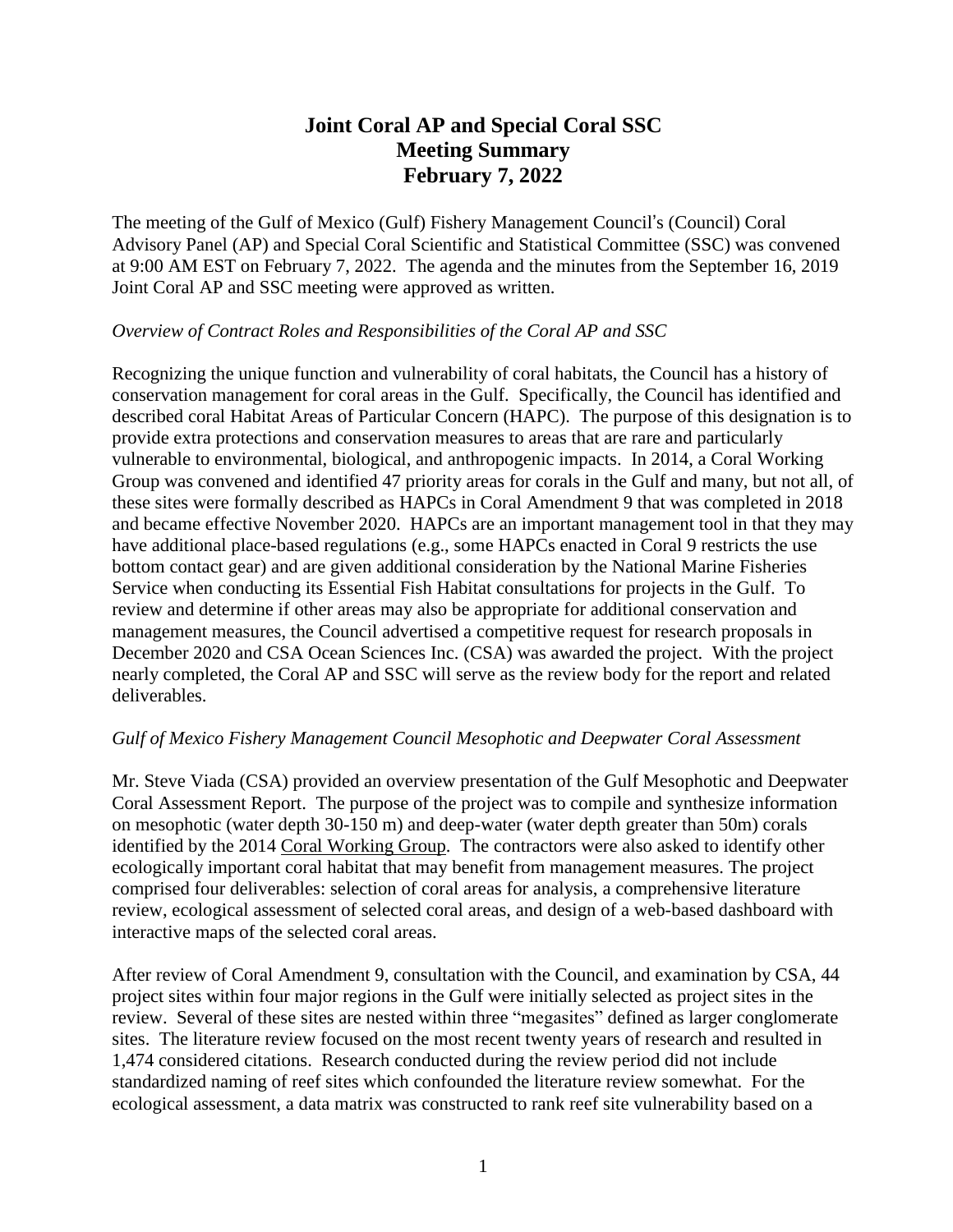number of environmental factors. The matrix development process resulted in a synoptic presentation of area-specific information that was used for site comparisons and rankings as part of the ecological assessment. The approach further allowed for the identification of data needs (represented as data gaps) and modification as new studies results are made available. CSA has also developed an interactive webpage with information within the matrix informing spatial attribute tables.

Several members discussed the methodologies for selecting the 44 coral areas of focus on the report. An SSC member thought that a number of sites in the northern Gulf had been omitted from the report and several members suggested some other data sources that may identify other areas eligible for selection. The group also inquired about the report not including areas that were known to be octocoral-dominated. Octocorals are no longer part of the Council's Fishery Management Unit, thus additional rationale would be necessary in order to provide protections under a Coral amendment. However, for comparison purposes and the fact that these deepwater areas may also have diverse fish abundance the group thought that the Council should be as comprehensive as possible, not limit their consideration of sites to the project sites included in the CSA report.

# **Motion: For the Council to consider additional sites in the Gulf that were not part of the CSA report. These sites can include areas identified as priority sites from Meso/Deep bottom communities prioritization effort by NOAA.**

#### *Motion carried with no opposition.*

Members acknowledged the large list of environmental, biological, and anthropogenic factors used by CSA to generate the matrix and inform a hierarchical approach to assessing vulnerability of selected sites. However, several members stated that more consideration on the effects of climate change should be reflected in the report. Members agreed that, while these effects were not directly included into the ecological assessment matrix, they should be more thoroughly addressed in the report discussion section. Mr. Viada stated that additional language to the discussion would be included in the final version of the report.

# **Motion: That CSA add discussion on potential climate change impacts to deepwater corals in their report.**

#### *Motion carried with no opposition.*

Mr. Viada then presented the report and solicited specific feedback from group members. Focused discussion was conducted on the environmental assessment factors used to inform the matrix. When reviewing the report figures for reef relief and water depth, members indicated that multibeam data did exist for a few sites that were not presented in the report and suggested these data be included. Additionally, several group members suggested not considering sites encompassed in the west Florida wall since they have already been identified as HAPCs. Several members also expressed concern of comparing sites using coral species richness. The precision of taxonomic identification is known to vary between studies and determining a direct relationship may be unattainable for coral and fish species. The group agreed that clarifying language, caveats, and an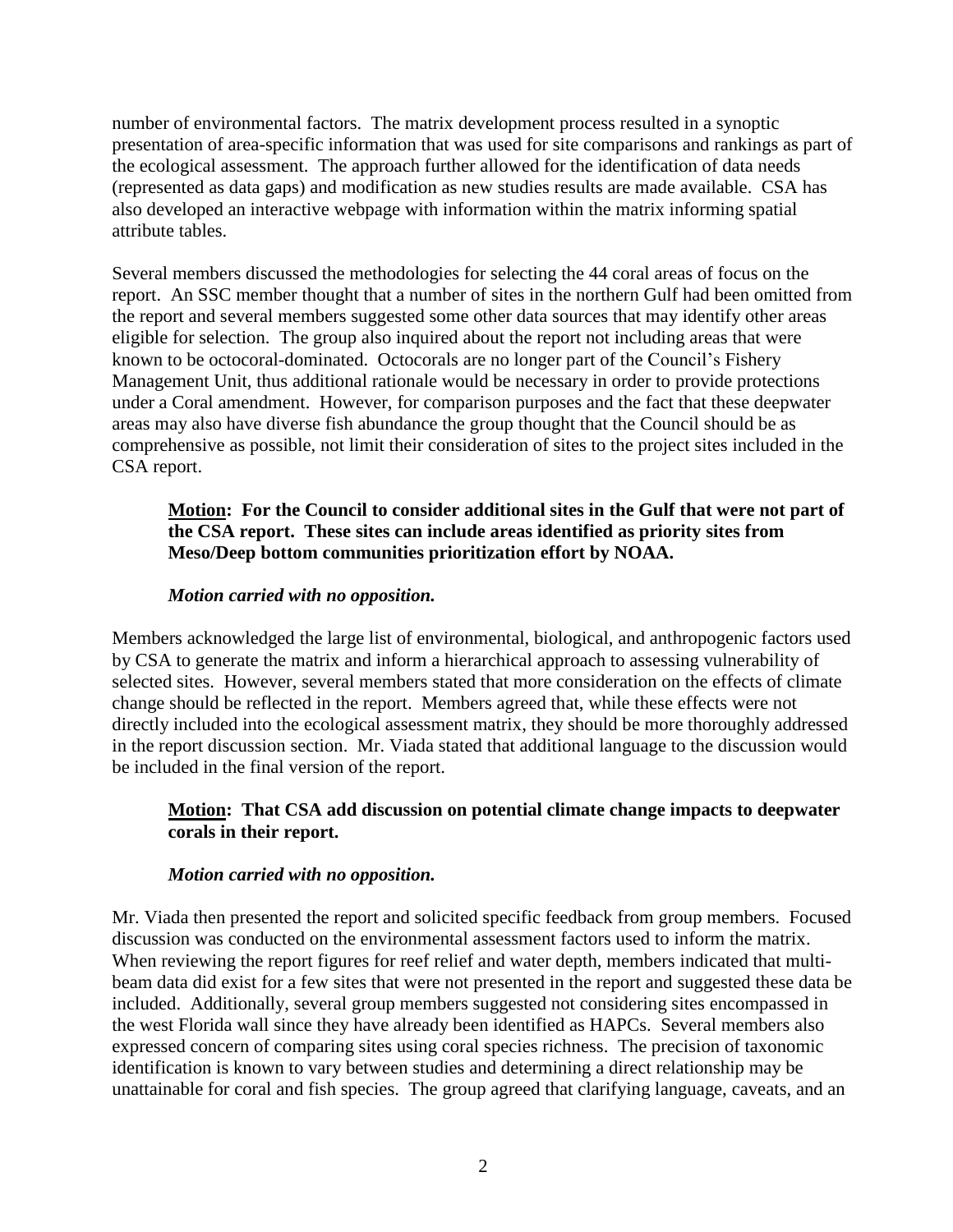appendix should be included to aid in interpretation of the results. To aid the Council in potential selection of additional HAPCs, several group members recommended that an examination on the relationship between reef vertical relief and diversity would help focus management conservation measures. To this end, group members also stated that a further examination of current HAPCs that do not have additional, area specific regulations should be conducted to determine if additional conservation and management measures are needed .

# **Motion:**

# **The Coral AP & SSC make the following recommendations for the CSA Report:**

➢ **Use multi beam data for reef relief: Elvers, Horseshoe, Okeanos Ridge, Parker Bank, Pinnacle 1, Rankin Bright, Rezak Sidner Bank, West Pinnacle 2**

➢ **Removal of North Reed, Many Mounds, Long Mounds, west Florida wall. Sites already encompassed in the west Florida wall since they are already identified as HAPCs.**

➢ **Add discussion on species richness specific to corals. Depending on study identification of coral may not be species specific**

➢ **Add caveat outlining the concerns of species richness and level of effort for each individual study**

- ➢ **Add an appendix with the species present for corals and fish**
- ➢ **Consider examining the relationship between relief and diversity on their reefs**
- ➢ **Add evaluation of the HAPCs without regulations in the Gulf:** o**South Reed, Garden Banks 299, 535, Green Canyon 140 and 272, Green Canyon 234, Green Canyon 354, Mississippi 751 and Mississippi 885**
- ➢ **Use multi beam data for depth: West Pinnacle, Rankin Bright Bank, Pinnacle 1, Parker Bank, Horseshoe Bank, 29 Fathom Bank**

# *Motion carried with no opposition.*

# *Gulf of Mexico Fishery Management Council Mesophotic and Deepwater Coral Assessment Deepwater Horizon Mesophotic and Deep Benthic Communities Restoration-Upcoming Activities and Products*

NOAA staff provided a progress report on projects related to assessing Mesophotic and Deep Benthic Communities injury and restoration as a result of the 2010 Deepwater Horizon oil spill. Since the spill and working through the Natural Resource Damage Assessment, funding has been made available for a number of research projects including: mapping, ground-truthing and predictive habitat modeling, habitat assessment and evaluation, active protection and management, and coral propagation technique development. A two-year planning phase will begin in 2022, followed by a five-year implementation plan and one-year reporting stage. The presentation provided an overview of proposed experimental design, methods, project goals, and desired outcomes for each funded project.

Group members inquired about the coral propagation study and inquired as to whether NOAA principle investigators had considered working with licensed zoos and aquariums that have existing coral propagation programs. NOAA staff stated that they had been communicating with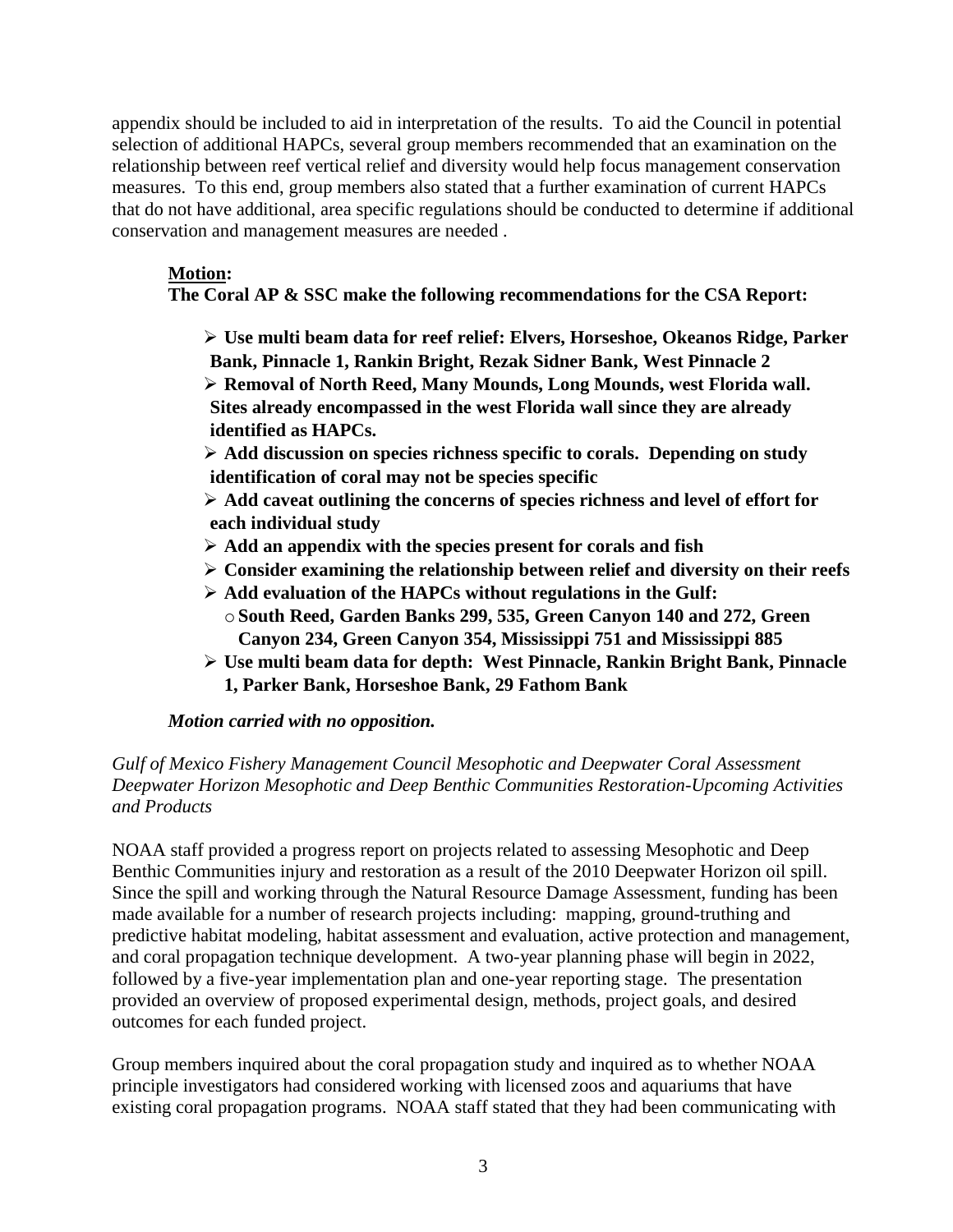these groups and were focused on using established husbandry techniques to explore possible reproductive success on selected coral species. Another member asked if any genetic examination would be conducted on collected species to ascertain information on stock connectivity and NOAA staff indicated that these examinations would be conducted. A member inquired as to whether there would be an opportunity for stakeholders to provide input on the location of mooring buoys within the Sanctuary reef sites. NOAA staff responded there is a budget to hold a series of workshops to gather input from stakeholders regarding the installation of mooring buoys, including sites outside of the Sanctuary.

*Overview of Coral Reef Conservation Program Outcomes and Products titled: A proposal addressing changes in coral reef habitats and potential management implications to ensure the sustainability of coral reefs and associated fisheries habitats in the Gulf of Mexico*

Dr. Basher (Council staff) gave an overview of products and services produced as part of the recent past and ongoing Coral Reef Conservation Program grant. SSC and AP Members were requested to provide feedback on demonstrated products and services. Members are also encouraged to utilize and share outreach materials including web applications produced as part of this effort.

# *Public Comment*

Jake Emmert commented that he was supportive of the work being presented to the Coral AP and SSC on mesophotic communities and appreciated feedback provided by the AP and SSC.

Chad Hanson from the Pew Charitable Trusts recommended that existing HAPCs should be considered for expansion by the Council as well. He also supported focused examination of deepwater coral sites as these areas may become more vulnerable to anthropogenic affects as advances in fishing technology increases. Mr. Hanson also expressed support for convening a group of coral experts to comment on the development of Coral Amendment 10, as had been done during the development of Coral Amendment 9.

The group acknowledged that convening coral, shrimp, and other experts would be important in the development of Coral Amendment 10. With the CSA report near completion, the group agreed that this report, along with other information, would be valuable for informing Coral Amendment 10.

### **Motion: As part of the development of Coral Amendment 10, request that the Council convene another expert working group to review the CSA report and to consider other data to inform any additional HAPC sites.**

# *Motion carried with no opposition.*

The meeting was adjourned at 5:00 pm eastern time.